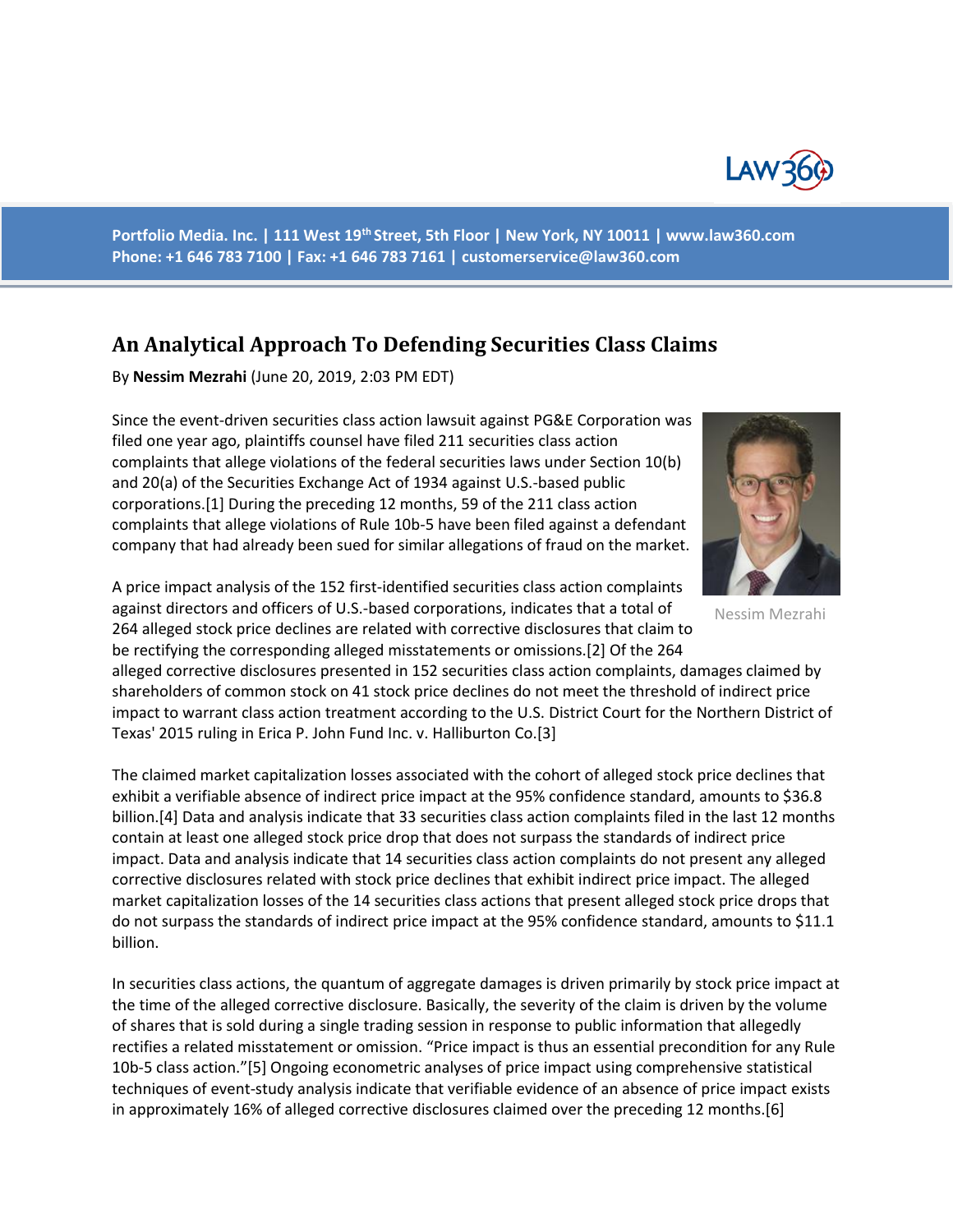Indirect price impact, also referred to as back-end price impact, is evaluated by analyzing the magnitude of the stock price decline that corresponds with the timing of the dissemination of the information that is claimed to be correcting a related misstatement or omission. The allegedly rectifying decline in stock price has to fully materialize over a single trading session. "[T]he use of a two-day window is inappropriate to measure price impact in an efficient market."[7] At the 95% confidence standard, after statistically controlling for general stock market and industry-specific factors, the aforementioned sample of 41 claimed corrective stock price declines do not warrant inclusion in a potentially certified class based on Halliburton II (2014), and do not deserve attribution of potential aggregate damages according to heightened pleading standards of loss causation in Dura (2005).[8]

The econometric evaluation of indirect price impact earlier in the litigation life cycle has cost-saving benefits for insurers of directors and officers. "Defendants may seek to defeat the Basic presumption at that stage through direct as well as indirect price impact evidence."[9] If there is verifiable absence of indirect price impact in a securities class action complaint, then directors and officers ought to expect an efficient and successful defense that negates class action treatment. For example, "the court agrees with Halliburton that there was no price impact on December 21, 2000, and finds that Defendants have rebutted the Basic presumption as to the allegedly corrective disclosure made on that date."[10]

There is no doubt that class action treatment has lucrative benefits for both defense and plaintiffs counsel — "half of the nearly \$23 billion in securities claims costs in the last five years has gone to plaintiff and defense lawyers."[11] Considerable economic and emotional relief will be gained by directors and officers of publicly traded companies from knowing that the claims of alleged securities fraud that have been filed against them do not warrant class action treatment. The absence of econometric validity of indirect price impact is critical to prevent class certification of a filed claim for alleged violations of section 10(b) and 20(a) of the Securities Exchange Act.

The econometric analysis of indirect price impact is vital early in the litigation life cycle to more accurately estimate the claim's severity. At a portfolio level, insurers of directors and officers can estimate a narrower range of capital outlay for these long-tail claims with econometric information that proves the absence of indirect price impact. However — even if class action treatment is denied directors and officers may still face similar claims of securities fraud allegations from an opt-out plaintiff. Some of these direct-action cases have settled for substantial amounts that rival those attained in class actions.[12]

Analysis of direct price impact, also known as front-end price impact, is crucial after a securities class action survives the motion to dismiss. Upon survival, defense counsel and their testifying economists evaluate stock price movement at the time of the alleged misstatement.[13]

In preparation for class certification, defense counsel carries the pricey and heavy burden of testing the strength of relatedness between an alleged misrepresentation and the allegedly related corrective disclosure. A comprehensive and timely analysis that evaluates whether the information that encompasses a claimed corrective disclosure is in fact corrective of a related alleged misstatement is not required at the class certification stage.[14] The effect that any absence of direct price impact has on the evolution of the securities class action is heavily dependent on whether the plaintiffs' theory of securities fraud relies on an artificially maintained stock price.

If a particular disclosure causes the stock price to decline at the time of the disclosure, then the misrepresentation must have made the price higher than it would have otherwise been without the misrepresentation. Measuring price change at the time of the corrective disclosure, allows for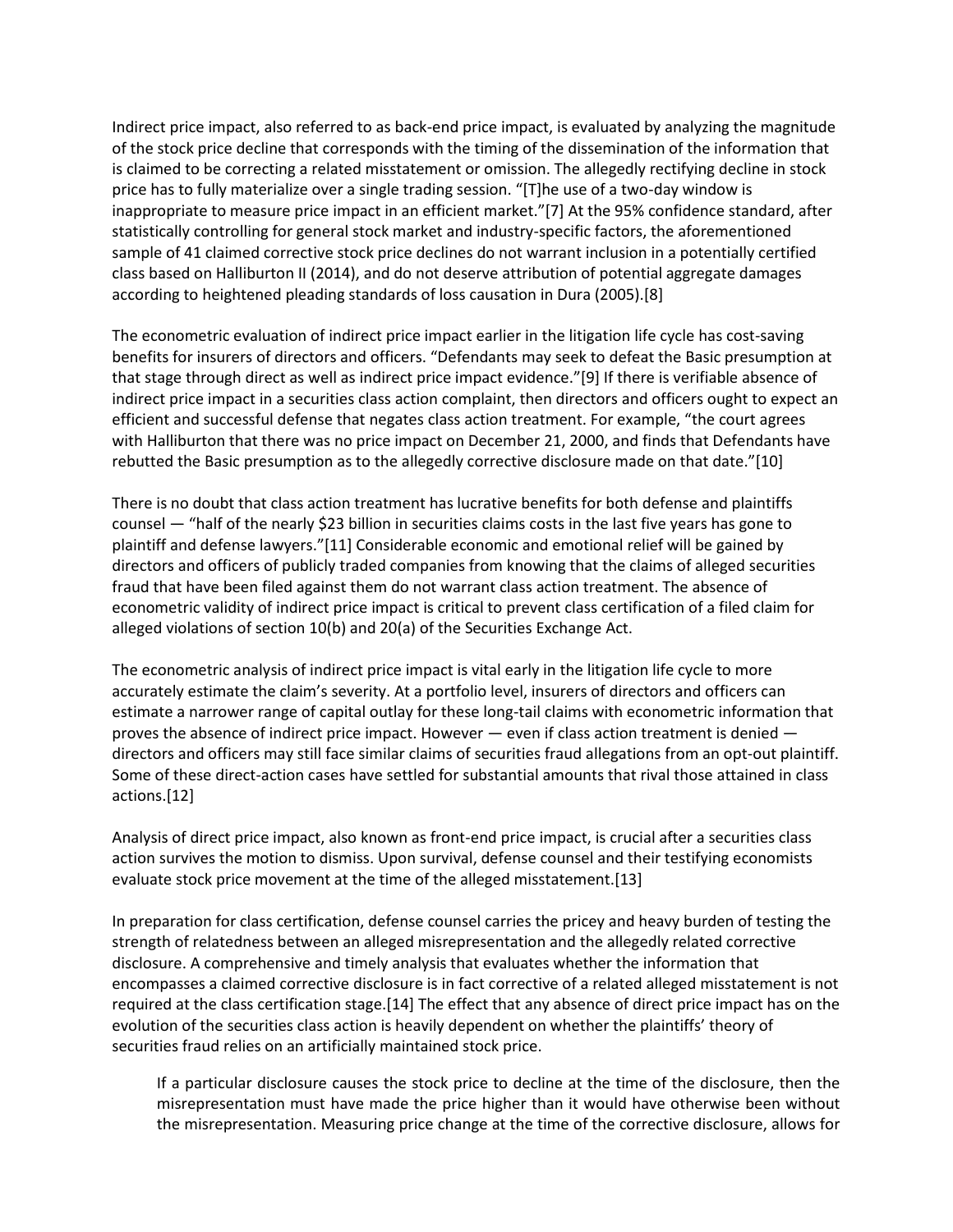the fact that many alleged misrepresentations conceal a truth. Thus, the misrepresentation will not have changed the share price at the time it was made.[15]

On these types of cases, lead counsel will attempt to establish that some portion of stock price decline during the corresponding trading session constitutes a dissipation of inflation that is claimed to have artificially maintained the market value of the defendant company. Lead counsel will also attempt to establish that directors and officers had the mindset to willingly perform an illicit action without disclosing it, and as a result the company was trading at an artificially maintained market value that is alleged to be unsupported by its business operations.

Based on this legal theory of "artificial price maintenance," an unremarkable stock price appreciation on the date of the alleged misstatement or omission is insufficient to rebut the presumption of reliance under the fraud-on-the-market doctrine. That is a serious risk for directors and officers that are navigating uncertain market conditions.

Lack of price movement on dates of alleged misrepresentations did not rebut presumption of reliance on misrepresentations based upon fraud on the market theory by preponderance of evidence on investors' motion for class certification in securities fraud action against financial services provider on price maintenance theory alleging violations of § 10(b) … [16]

The absence of direct price impact has debilitating consequences for plaintiffs counsel that file a securities class action that does not allege an "artificial price maintenance" theory, but not nearly as terminal as the absence of indirect price impact as it relates to attaining class certification and the limitation of potential aggregate damages. For the purpose of simplicity, assume that a securities class action has a single alleged corrective disclosure and that stock price did in fact appreciate at the time when the allegedly related misrepresentation was made to participants in the market — but, there is an unremarkable stock price decline at the time when plaintiffs allege some (or all) information that was released corrected that misrepresentation. It would be notably uncommon if this case survived a motion to dismiss and required significant resources to negate class certification.

[T]here is no period within the proposed class period where the alleged misrepresentation caused a statistically significant increase in the price or where a corrective disclosure caused a statistically significant decline in the price. Thus, the reliance presumption of the class as Lead Plaintiffs have defined it is successfully rebutted and the class cannot be certified.[17]

The analysis of direct price impact is complex and highly involved. Therefore, it makes economic sense for protectors of directors and officers of publicly traded companies to ascertain whether there is verifiable proof that demonstrates an absence of indirect price impact, first. Econometric analysis of indirect price impact provides transparency into the economic merits of a securities class action claim and separates the wheat from the chaff. The identification of material econometric weaknesses of price impact in an Exchange Act claim for alleged violations of Rule 10b-5 can prevent class action treatment to limit the costs of securities class actions.

*Nessim Mezrahi is co-founder and CEO of SAR LLC, a securities class action data analytics software company.*

*The opinions expressed are those of the author(s) and do not necessarily reflect the views of the firm, its clients, or Portfolio Media Inc., or any of its or their respective affiliates. This article is for general*